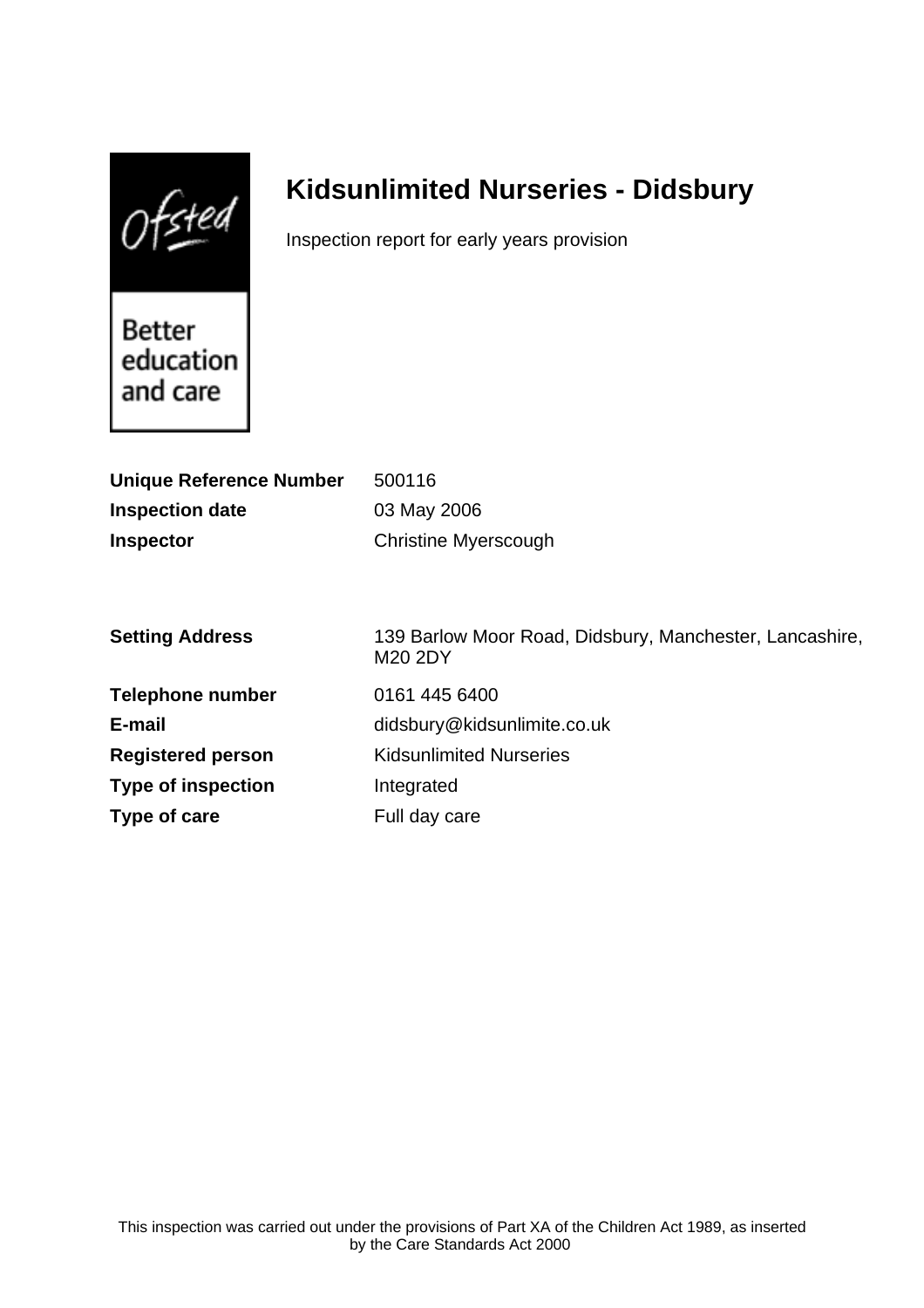# **ABOUT THIS INSPECTION**

The purpose of this inspection is to assure government, parents and the public of the quality of childcare and, if applicable, of nursery education. The inspection was carried out under Part XA Children Act 1989 as introduced by the Care Standards Act 2000 and, where nursery education is provided, under Schedule 26 of the School Standards and Framework Act 1998.

This report details the main strengths and any areas for improvement identified during the inspection. The judgements included in the report are made in relation to the outcomes for children set out in the Children Act 2004; the National Standards for under 8s day care and childminding; and, where nursery education is provided, the Curriculum guidance for the foundation stage.

The report includes information on any complaints about the childcare provision which Ofsted has received since the last inspection or registration or 1 April 2004 whichever is the later.

# **The key inspection judgements and what they mean**

Outstanding: this aspect of the provision is of exceptionally high quality Good: this aspect of the provision is strong Satisfactory: this aspect of the provision is sound Inadequate: this aspect of the provision is not good enough

For more information about early years inspections, please see the booklet Are you ready for your inspection? which is available from Ofsted's website: www.ofsted.gov.uk.

# **THE QUALITY AND STANDARDS OF THE CARE AND NURSERY EDUCATION**

On the basis of the evidence collected on this inspection:

The quality and standards of the care are satisfactory. The registered person meets the National Standards for under 8s day care and childminding.

The quality and standards of the nursery education are good.

# **WHAT SORT OF SETTING IS IT?**

Kidsunlimited Nursery, Didsbury opened in 2001. It operates from three clearly defined childcare areas within a two storey purpose-built building in the Didsbury area of Manchester. A maximum of 158 children may attend the nursery at any one time. The nursery is open each weekday from 07.30 until 18.00 and closes on bank holidays. There are two fully enclosed outdoor areas for outside play.

There are currently 233 children aged from 4 months to under 5 years old on-roll. Of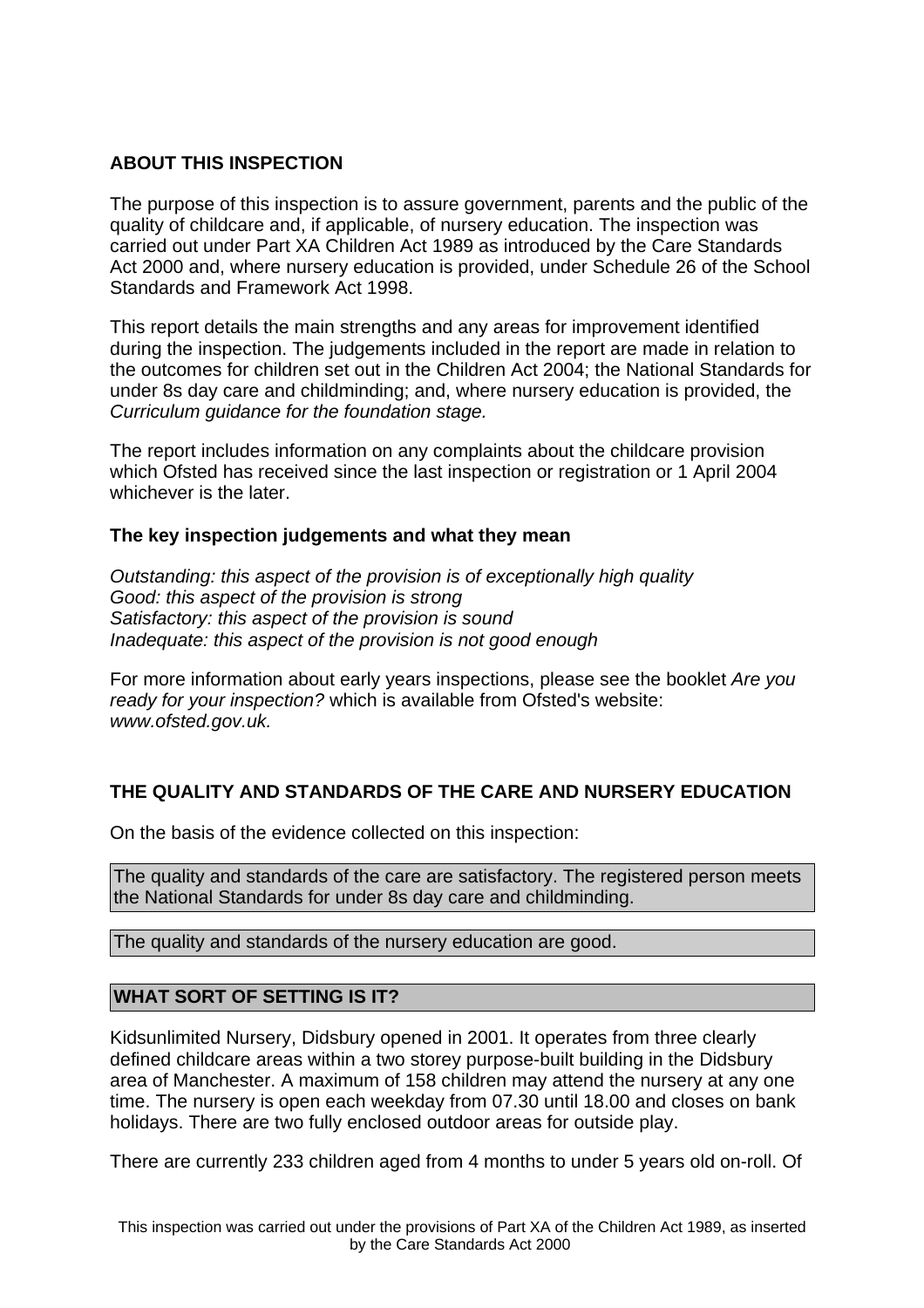these, 35 children receive funding for nursery education. The nursery currently supports children who speak English as an additional language. Children attend for a variety of sessions.

There are 50 members of staff who work with the children. Over half hold appropriate qualifications in early years. The manager and 3 unit coordinators are supernumerary.

#### **THE EFFECTIVENESS OF THE PROVISION**

#### **Helping children to be healthy**

The provision is satisfactory.

In the main, children are kept safe from the spread of infection and the risk of cross-contamination. Staff implement consistent hygiene practices as outlined in the nursery's clear and effective health and hygiene guidelines. For example, they wear protective clothing, such as disposable aprons when changing nappies and serving food. Visitors are asked to remove shoes before entering the baby room or wear a protective foot covering. There is a separate milk kitchen with appropriate equipment for the safe preparation and storage of babies' bottles. Children learn about healthy practices and show a real desire to be independent in their personal care. They confidently follow well established daily routines as they wash their hands before meals and after toileting. However, some of the areas and furniture around the nursery are not maintained to a good standard of cleanliness which poses a potential risk to children's health. Several staff hold food hygiene and first aid certificates. This keeps them up-to-date with food handling practices and enables them to administer first aid treatment in the event of an accident or emergency. Clear procedures are in place regarding the exclusion of children who become ill or infectious. Staff take appropriate measures to comfort children and monitor their welfare.

Children benefit from nutritious meals with fresh produce on offer daily. This promotes their healthy growth and development. There are a good variety of foods for children to try and taste. The menu is endorsed by a nutritionist to ensure that meals are well balanced to meet children's dietary requirements. Parents are kept fully informed about meal choices as the menu is on display. Good emphasis is given to children drinking water, which is accessible to them throughout the day in their labelled cups and beakers. This allows them to quench their thirst when needed and keep well refreshed. Effective procedures are in place to ensure that all staff are aware of children's individual requirements, such as food allergies. Older children enjoy sitting together in small groups at the table. They spend time chatting and take delight in pouring drinks for their friends. However, mealtimes are not sufficiently well organised for babies as they wait too long for their food to be served and, as a consequence, they become fractious.

Children develop a positive attitude to physical exercise and take part in a good range of activities. This contributes to a healthy lifestyle. They love the fun and freedom of being outdoors in the outside play area. Organised games produce plenty of excitement as children make good attempts to knock down skittles, jump into hoops and score goals in between the cones. Toddlers enjoy pushing large soft balls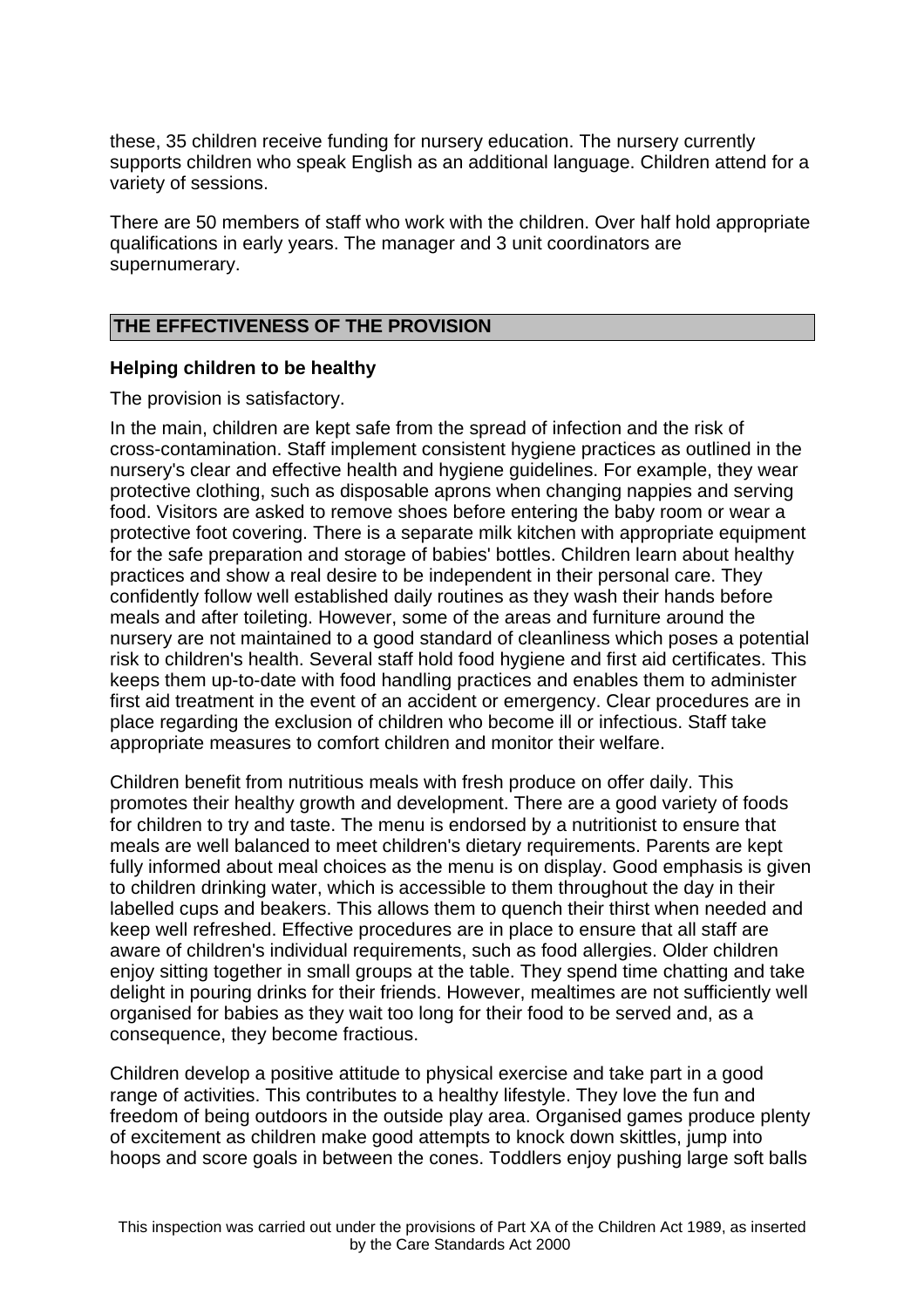and chasing after them. Activities, such as yoga, soccer tots and stretch and go sessions, are also effective in developing children's physical skills, self-confidence and fitness levels. Older children have an awareness of how activity affects their bodies and independently take time to rest after physical activity to ensure their well-being. Babies crawl freely as they explore their surroundings and reach out for toys.

# **Protecting children from harm or neglect and helping them stay safe**

The provision is satisfactory.

Children are cared for in a welcoming environment, which helps them to feel safe and secure. The nursery has recently been redecorated and is maintained in a good state of repair. There is plenty of natural light in the playrooms to provide inviting surroundings for children. Rooms are spacious so they can explore and play freely.

Children are protected from harm as good security arrangements are in place to prevent unwanted entry into the nursery. For example, there is a key-coded system in order to gain access and close circuit television in operation at the entrance area. Effective procedures for the safe collection of children provide extra protection. There is an agreed password system to ensure that children are only collected by people authorised by parents. Risk assessments are carried out to minimise and prevent accidents to children. Staff offer gentle reminders, such as no running indoors, so children learn about safe practices. However, low level piping on heaters is hot to touch and poses a potential hazard to children.

Good fire precautions are in place. Children take part in evacuation procedures on a regular basis so they become aware and familiar with safe practices. There are specially designed cots to transport babies out of the nursery quickly. Staff have pre-prepared evacuation bags with essential items, such as nappies and contact details of parents, in case they are needed.

Children play with a sufficient amount of toys, which are suitable to meet their needs. These are well maintained to ensure that they do not pose any hazards. Comfortable furnishings, such as cushions and rugs provide for children's rest and relaxation. However, some babies become restless at sleep times as there is a lack of suitable furniture and equipment to enable them to sleep peacefully and undisturbed.

Children's welfare is assured as staff are aware of their roles regarding child protection matters. They have a clear understanding of their responsibilities and are kept up-to-date of the procedures to follow through training and staff meetings.

# **Helping children achieve well and enjoy what they do**

The provision is satisfactory.

Children are generally happy in the nursery and form positive relationships with staff. Most children separate from their parents with ease. A clear routine is established to the day to help them to settle in quickly. Staff use the Birth to three matters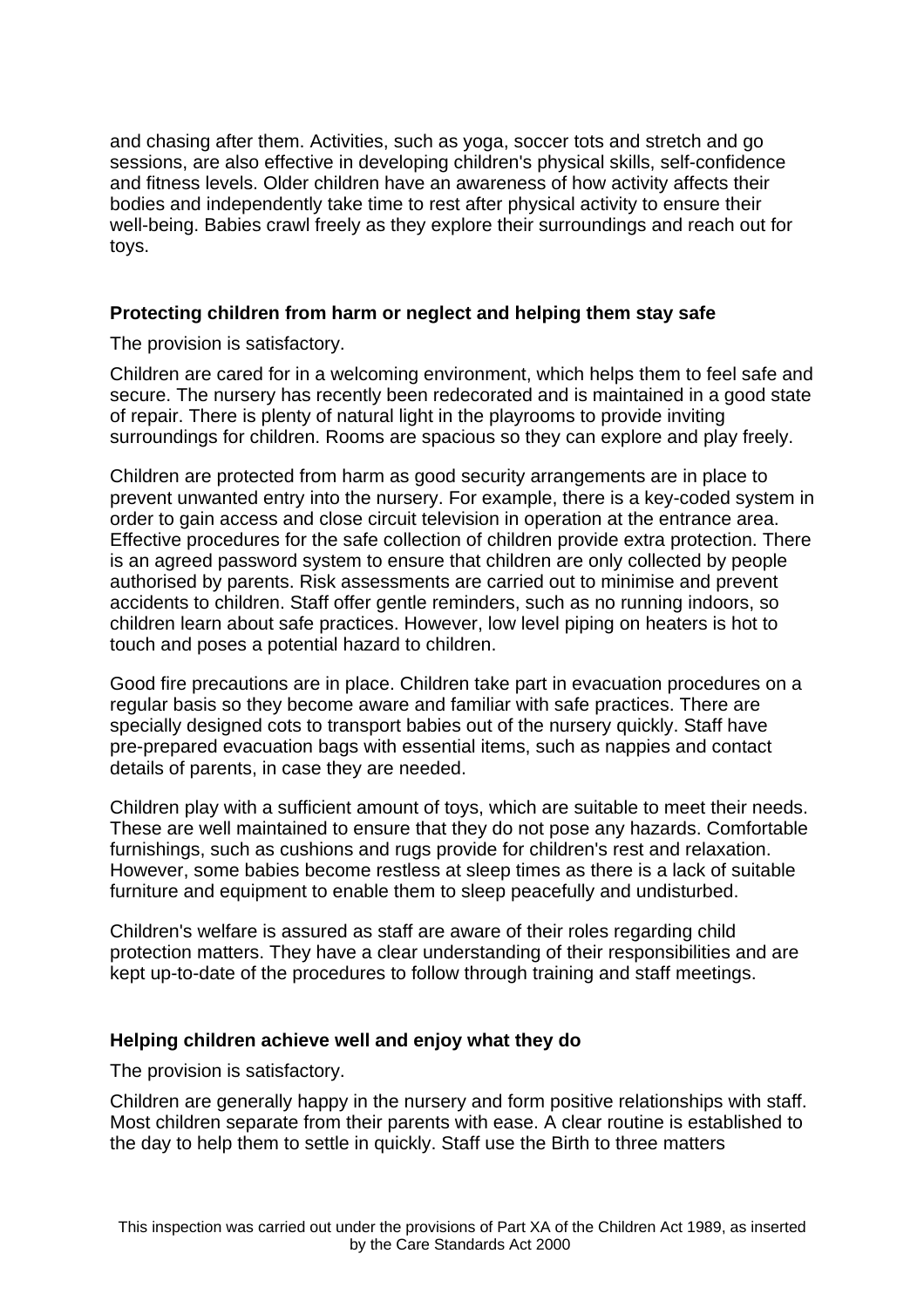framework to guide their planning to support the learning of the younger children. In the main, they organise daily activities well to meet their developing needs.

Playing with gloop, sand, paint and glue provides children with a good range of sensory experiences and sustains their interest and curiosity. Toddlers show fascination as they watch balls travel through tubes and eagerly repeat the activity. They concentrate well as they build towers with bricks and name different colours with encouragement from staff. Songs and story times are a regular feature of the day. Children listen intently and take part in the action rhymes. Babies fully participate in playing games with staff, such as clapping their hands and waving bye-bye. This encourages their communication skills and they learn to develop good eye contact. They spend time exploring different textures of natural materials and the contents of their treasure bags. During yoga sessions, they enjoy the individual attention. They laugh and smile and show great enthusiasm for such activities as they move their arms and legs. Children enjoy cuddles and kisses and, when staff become excited by their achievements, they beam with delight.

#### Nursery Education.

The quality of teaching and learning is good. Staff have a secure knowledge and understanding of the Foundation Stage, which enables them to support and promote children's learning effectively. Their confident and enthusiastic manner contributes towards children being active and successful learners. Plans reflect a broad range of interesting activities across the six areas of learning and clearly link to the stepping stones. Children also devise their own plans with their individual ideas and illustrations about the sorts of activities that they would like to be included in the nursery topic. Staff work well as a team and make good use of their time. They deploy themselves very effectively to encourage, question and challenge children's thinking. This helps children to become focused. As a consequence, they make good progress towards the early learning goals. Most of the resources are set out attractively to appeal to children and stimulate their interests.

Children are confident, lively and very much at ease in their surroundings. They are eager to learn and relate well to staff. Good concentration is shown as they build their models and persevere to complete jigsaws. Children take care of their personal needs, such as putting on their coats and shoes. They seek out their friends as they organise and play games and enjoy having fun together. As they relax on the cushions, they initiate conversations and recall their experiences from parties and visits to one another's houses. Children listen intently to their favourite stories and rhymes. The Oxford Reading Tree scheme is popular and older children recognise a few familiar words. Books are handled appropriately. However, children do not often freely select books for pleasure. Children recognise their names on their cups and place mats. They are beginning to recognise letter sounds through letter of the week and as they play the 'I spy game'. During adult-led activities, children proudly show off their achievements as they learn to copy and write their names using good pencil control. They use print as a means of communication as they convey their messages on cards for their friends and produce captions for displays. There are fewer opportunities for them to spontaneously practise their writing skills during child-initiated play.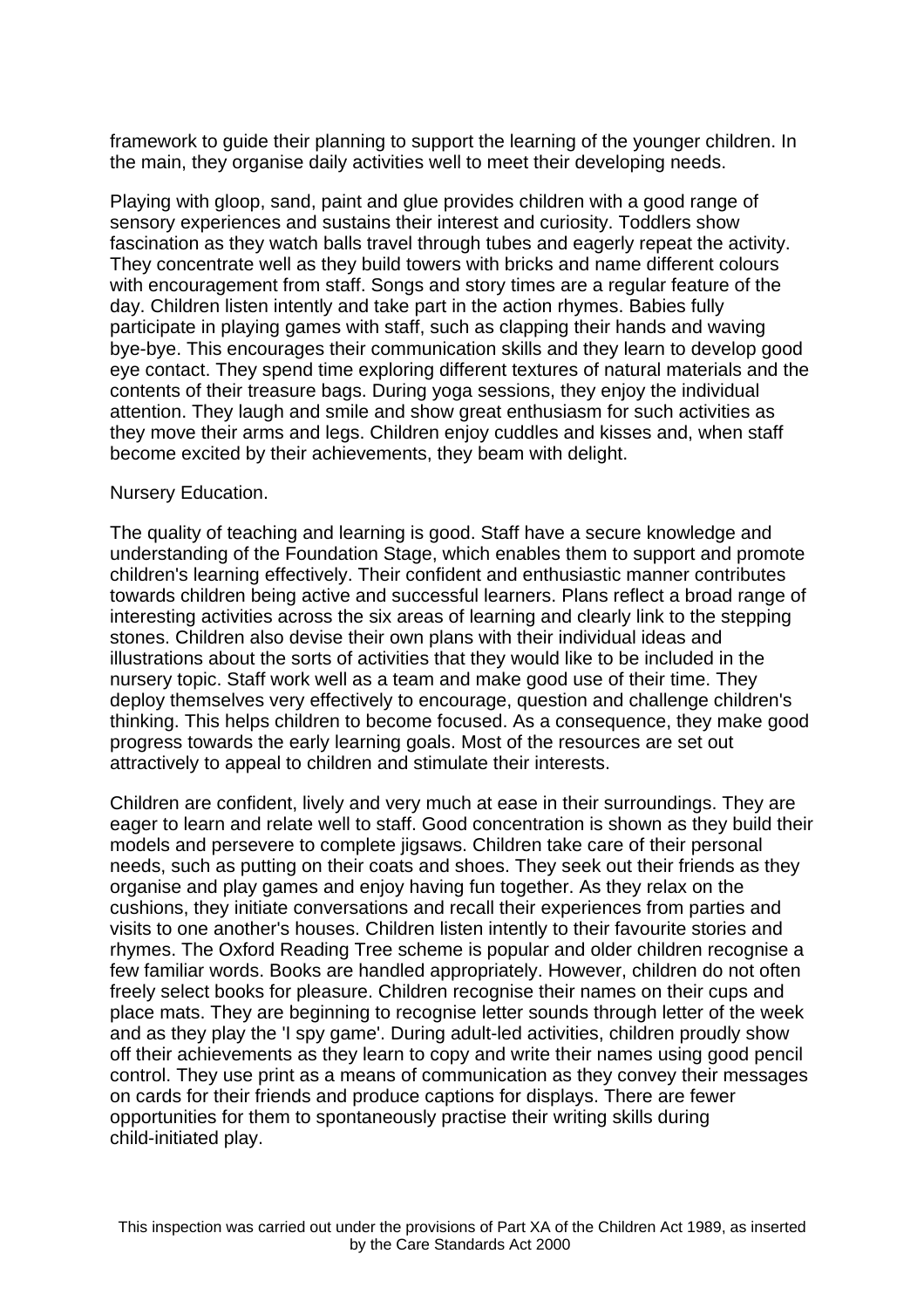Fun activities promote children's mathematical thinking. Children successfully count using their fingers and decide how may shiny stars they would like to glue on their picture. They use language, such as 'more' or 'less', as they compare groups of bobbins and recognise whether they have the same or a different number. As they sing number rhymes, they are also beginning to solve simple number problems. They recognise some numerals and attempt to write them in their maths books. Children develop an understanding of volume and capacity as they play in the sand and water. They use mathematical language to describe shape, size and position as they make patterns on their shape boards and talk about the big and little triangles. Children are developing a lively interest in the world around them. They observe similarities and differences as they carefully plant seeds and watch them grow. Great excitement is shown as they set out on their adventure to the nursery garden. They take their role seriously as they gather their watering cans and put on their gardening gloves and hats. They know their plants need care and water to survive. A visit from Zoo Lab provides good opportunities for children to examine and investigate a selection of mini-beasts. Children discuss what will happen to the nursery tadpoles when they turn into frogs and show amazement about how quickly they are growing. During daily discussions at circle time, children show a very good awareness of change and what is happening around them. They make accurate assessments about the weather, talk about what happens on different days of the week and confidently discuss past and present events. They show interest in other countries and eagerly try to find where Spain is on the map. Planned visits from fire-fighters and the police help children to learn about the world in which they live. They confidently build with a purpose in mind as they use stickle bricks and make birthday cakes for their friends. Children show an interest in technology. They use the computer independently and show each other how to use the mouse.

Children demonstrate good control over their bodies. They negotiate space successfully as they run around in the outdoor area, pedal bikes and push themselves along on scooters. Yoga sessions encourage children to try new positions and move their bodies in a variety of ways as they pretend to be different animals. During play dough, painting and collage activities, children are becoming skilled in using cutters, rollers, brushes and glue spreaders. They use their knives safely to spread cheese on their bread rolls and competently sweep up the blossom outside with their brushes. Children represent their ideas and feelings through a range of arts and craft materials. They apply paint in different ways as they create their pictures at the easel. Role play experiences help to develop their imagination as they play with the puppets and pretend to buy ice cream from the shop keeper. However, dressing up materials are not well presented to encourage children to extend their imagination further. Children listen to different types of music. Beating out rhythms on a large drum produces great excitement and they enjoy exploring different sounds. They reflect their own ideas as they draw detailed drawings of their family members and animals. When things amuse them, such as placing their hand in the feely box, they laugh and giggle spontaneously together.

#### **Helping children make a positive contribution**

The provision is good.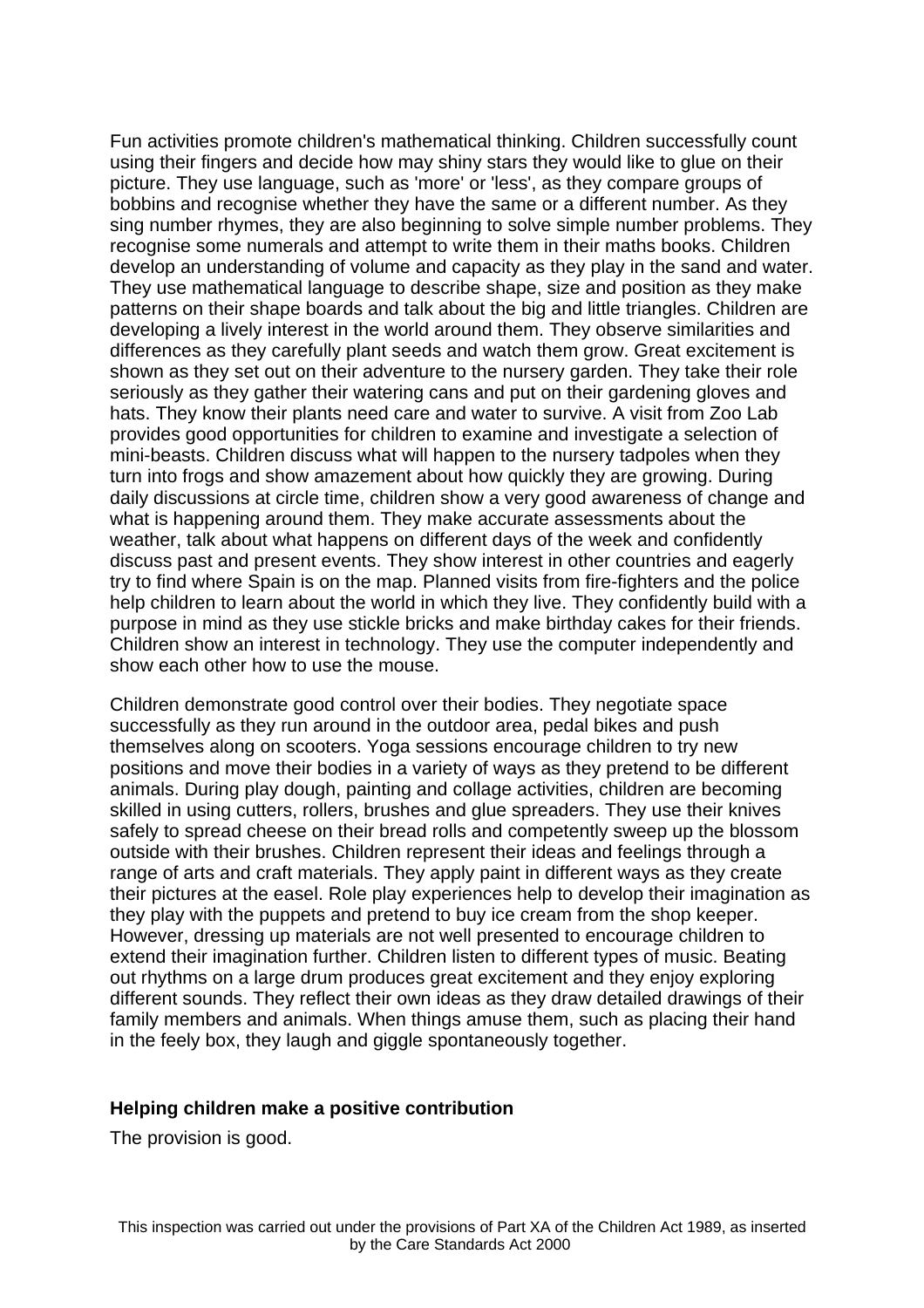All children are warmly welcomed into the nursery. They feel valued because staff create an environment where they are treated fairly, equally and with respect. Children's birthdays are celebrated so that they feel special. A sense of belonging is developed as children place their coats on their named pegs and are eagerly greeted by their friends. They confidently chat about their home life, state their wishes and express their feelings. There is access to a varied range of resources, play opportunities and activities, which reflect diversity and acknowledge cultural differences. Older children enjoy learning some basic words in Spanish and French. Their awareness of the wider world is further promoted through the celebration of different festivals. The nursery has a positive attitude towards providing an inclusive service and procedures are in place to meet the needs of all children.

Children behave well and benefit from staff's calm and consistent approach. They are encouraged to play together harmoniously. Minor conflicts between them are quickly resolved with an apology and a hug. Regular use of praise boosts children's self-esteem and their achievements are celebrated with enthusiasm. They enjoy having their photograph taken and posing with their friends. Their creative work is taken home to share with their parents so that they can feel pleased and proud of themselves. Children are learning to act responsibly as they tidy away toys after use. This positive approach fosters children's spiritual, moral, social and cultural development well.

The partnership with parents is good. Open and friendly relationships contribute to meeting children's needs successfully. Parents are happy with the care on offer to their children and the progress they are making in their development. They speak positively about staff and find them approachable. Children's care is enhanced by the sharing of relevant information between parents and staff. For example, staff complete a written record on a daily basis to keep parents up-to-date with their children's eating habits, sleeping patterns and achievements. Parents include their comments about their children's welfare in communication books, which helps to provide consistency of care. There are good opportunities available for parents to become involved in their children's learning. Their views are taken into account and some ideas have been incorporated in the newly designed outdoor area. They are invited to Christmas and Easter craft fairs and a trip has been arranged to Tatton Park. A shared reading scheme is in place, which allows children to take a book to read with their parents. Items are brought in from home, such as toys for the 'letter of the week', lentils to make the musical instruments and tadpoles, for the topic. Children take turns in caring for 'Winky' the teddy and families write and illustrate a story book together. Their lovely experiences and adventures are shared with others in the nursery.

# **Organisation**

The organisation is satisfactory.

Children's needs are met through generally effective organisation. Space and resources are organised well. As a consequence, children are confident to initiate their own play and show good levels of independence.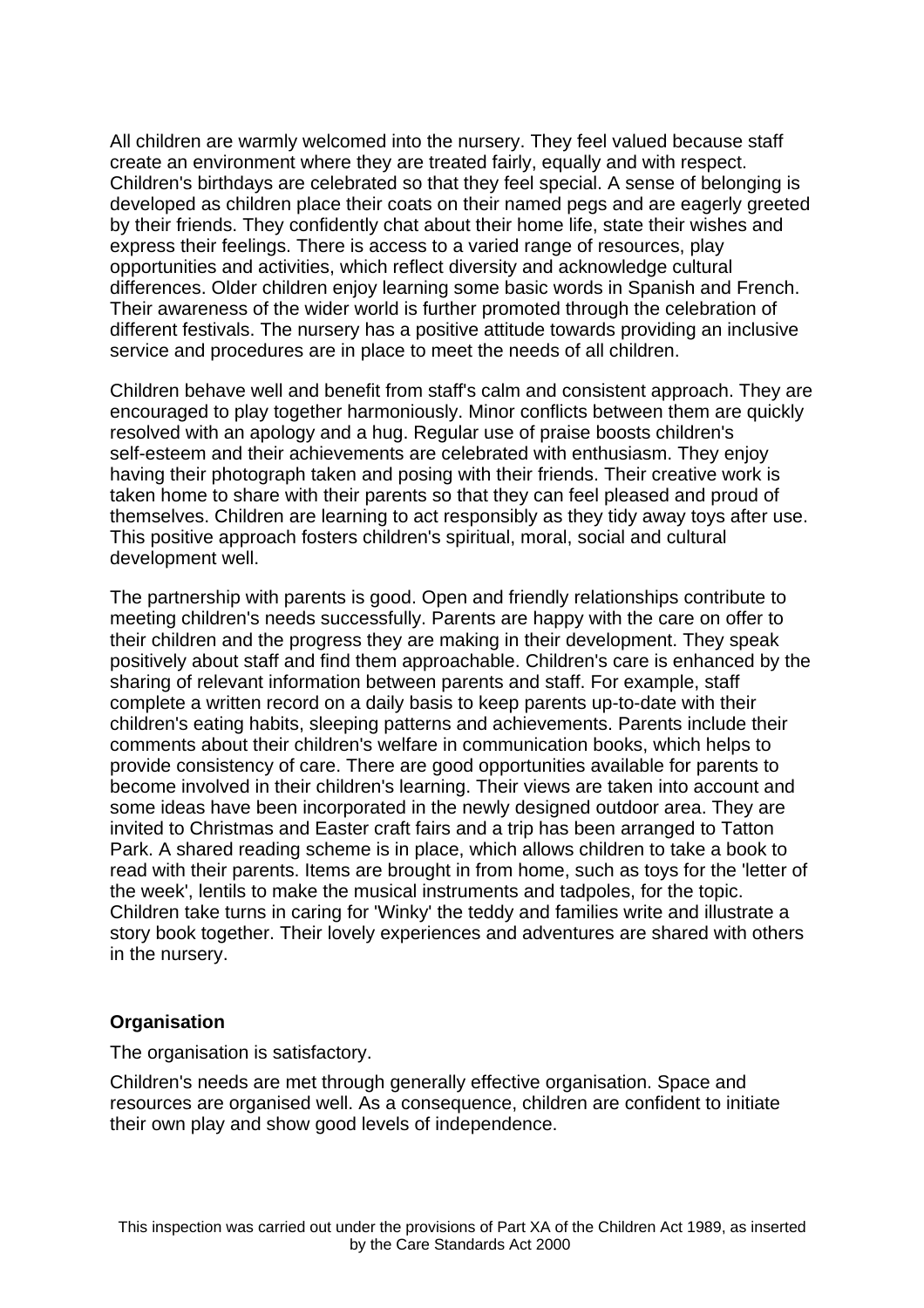Children's welfare is fully safeguarded as recruitment and vetting procedures for staff are robust. There are clear and effective systems so that staff are aware of their roles and responsibilities, such as induction procedures, staff meetings and appraisals. Documentation is well organised to maintain an efficient service to ensure children's well-being. However, there are some minor omissions in record keeping. A range of comprehensive policies and procedures support and guide the work of staff to promote positive outcomes for children.

The leadership and management of the nursery education are good. Clear aims are in place for future development so that children benefit from a quality service. The manager works closely with the pre-school coordinator to ensure that the nursery runs smoothly. Advice is sought from a Foundation Stage consultant from Sure Start. Kidsunlimited also employ their own care and curriculum team who visit the nursery to offer guidance and training to staff. This supports staff in ensuring that there are good systems in place to monitor and evaluate the nursery education.

Overall the provision meets the needs of the range of children for whom it provides.

### **Improvements since the last inspection**

The last Children Act inspection recommended that the nursery implement a policy regarding the storage of non-prescribed medication. All such medication is now labelled with the child's specific details, stored appropriately and checked for the date of expiry. This ensures children's welfare.

The previous nursery education inspection recommended that: children have more opportunities to learn through their chosen activities and have sufficient resources; ensure that children's attainment is recorded and planning takes account of the next steps for their learning; and develop monitoring systems. Children have plenty of opportunities to choose activities as a range of toys and equipment are accessible to them. This supports their overall learning and they enjoy making up their own games. Staff have structured systems in place to plan for the next steps in children's learning. They carry out regular observations and use assessment systems to record attainment. The monitoring of the nursery education identifies areas for improvement and action plans are in place. This ensures that children are progressing through the stepping stones to reach their potential.

# **Complaints since the last inspection**

Since the last inspection, Ofsted has received concerns in relation to National Standard 1: (Suitable Person); National Standard 2: (Organisation); National Standard 8 (Food and Drink) and Annex A.3: (Babies and Children under 2). An unannounced visit took place in June 2005 to investigate these concerns. The evidence examined demonstrated that National Standards 1, 8 and Annex A.3 continue to be met. The evidence examined demonstrated that National Standard 2 was not being met and therefore one action was raised. The provider provided a satisfactory response to the action and remains qualified for registration.